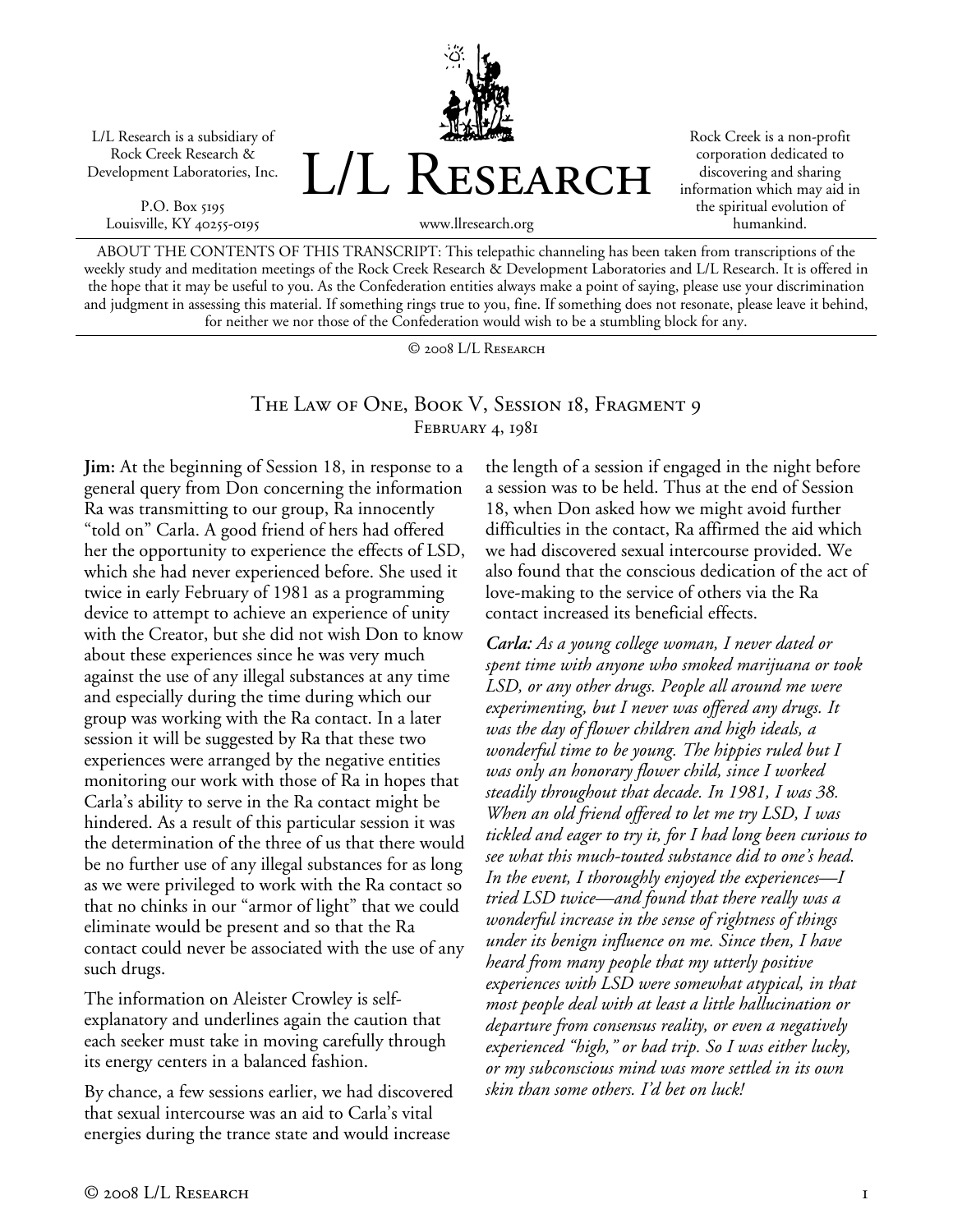*Needless to say, I was not happy to learn that Ra had blithely told my secret to Don. I valued Don's opinion above all things, and he was not pleased with my judgment in taking illegal substances. But I did not, and do not, feel guilty or ashamed for satisfying my curiosity, under circumstances as safe as one could make them. I also have tried cigarettes and alcohol, both heavily addictive substances, but rarely drink and never use tobacco. (In cooking, however, I use many different spirits, as they offer such delightful notes when put into the harmony of cooking things.) My curiosity was satisfied, and I moved on. The freedom to do this, to know what is out there, is a valuable one, to my mind, if not abused. Moderation seems to me the key.*

*I have very fond memories of reading Aleister Crowley's autohagiography to Don. He did not like to read, so I frequently read to him. Once we got into this outrageous, brilliant man's work, we were fascinated. Crowley is a fine writer, regardless of what his polarity might have been fumbling around with. Our favorite poem of his is a perfectly ghoulish nursery rhyme he wrote as a precocious toddler. It begins, "In her hospital bed she lay, rotting away, rotting away, rotting by night and rotting by day, rotting and rotting and rotting away." Now that I have told you this, you may perhaps see why this character grew up to become … eccentric! But always interesting.*

*In working to fit myself into Don's requirements for a mate, I became a user of relative ethics, a practice that seems always to offer a challenge eventually. Don wished to be celibate, which became obvious to me within six months of our coming together in 1968. I always said that his inability to resist me for those first few months we lived together was my greatest compliment of all time! I attempted a celibate life, after we had talked this issue through, for a little over two years, before I concluded that celibacy was not for me. Don had also decided that we should not marry. This implied, to me, a relationship based on a commonality in a metaphysical rather than a physical sense. Always logical, I suggested to Don that we make an agreement: I would tell him before I took a lover, and when I had ceased seeing him. In between, there was no need to discuss it. This would preclude his hearing about such company from others. As he was gone flying about half the time, I had no difficulty in finding time for the lovers' relationship. My lover for most of the time Don and I spent together, ten of the sixteen years, was a trusted and much-loved buddy of mine ever since high* 

*school. We had thought of marriage years before, and then decided against it, but we'd remained close. He got the notion to come see me perhaps once a month. I stopped seeing him when he began to wish to take our relationship further, and I was celibate again for some four years before Jim. When Jim began coming to the group, we eventually got together, and he became my lover. All of this was done in the good mutual faith between Donald and me. He was genuinely happy for me to have these relationships, and they did not intrude upon our harmony.*

*However, in time, after Donald's death, it became clear to me that my relationship with Jim, especially the intimately sexual part of it, did bother Don at a level below the threshold of his awareness, or mine, for that matter. I doubt he ever realized or acknowledged the emotion. I certainly never saw any trace of it, and I am a sensitive person, able to pick up nuances of feeling. But he must have felt these things, and it led him, in the end, to lose faith in my allegiance. And that completely misplaced doubt was the weakness in his armor of light that resulted in his dying.*

*Long are the hours I have spent reflecting upon this matter. On the one hand, if I had been completely chaste and celibate, he would never have doubted me. He would have still been living, and with me. But we would not have had the contact with Ra that gave us the* Law Of One *material, because it was the combined energy of us three that contacted Ra, not myself as channel, or any one of us as L/L Research, or even L/L Research as an entity. This is clear from the simple dates: Jim came to L/L permanently on December 23, 1980, and we received our first contact from those of Ra on January 15, 1981, less than three weeks after Jim moved in. And Donald felt from the first session with Ra that this was his life's work, the culmination of all he had been through since the '50s, and his gift to the world. Logic fails in matters like these. One can hew completely and faithfully to the agreements one has made, and still err.*

*If one can move beyond the mythic tragedy of Donald's death, and believe me, one can, after a decade or so, barely, one begins to see the inherent humor in that human, prideful assumption that one can control one's destiny by doing only what is seen as right. One can certainly try to be without error or sin. My pride in myself as being one who always keeps her word blinded me to the suspicions Donald had, but kept completely to himself. His lack of faith in any opinion but his own,*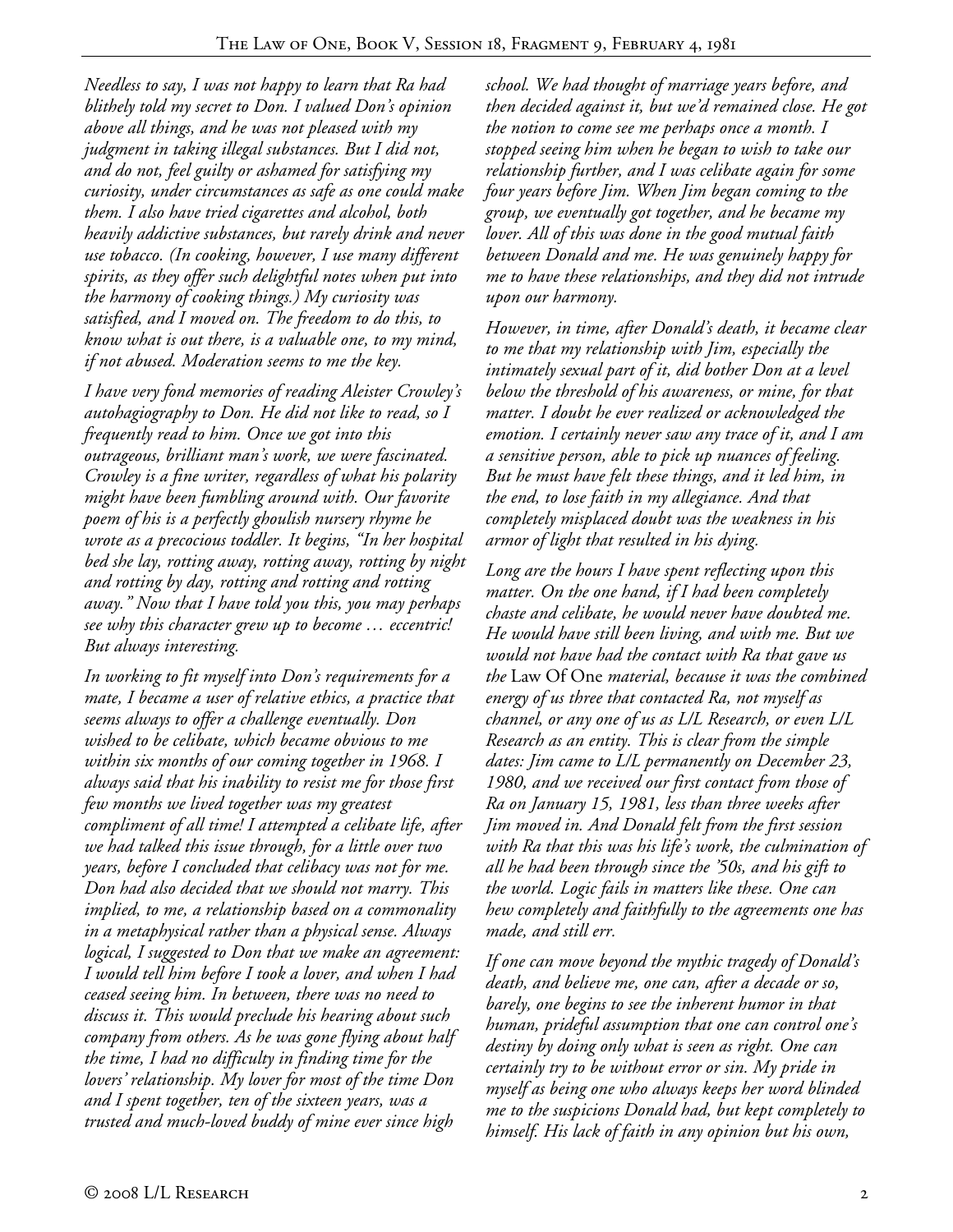*even when completely healthy of mind, made it more likely that when he became mentally ill, he would experience paranoia. It is a perfect tragedy.*

*Don wanted always and only my presence. He never asked for anything else, with the exception of the work we did together. He even begrudged me the time to work on his projects when he was at home. I did all the work for the books we wrote together while he was flying. When he was home, my job was to be in the same room he was in. I was delighted to do this. He could never bring himself to express it, but well I knew how devoted he was, and I felt the same. We had little choice in this; we both felt we were destined to be together, that we were truly star-crossed. Loving him was like breathing, and it did not matter how his needs impinged on mine. Indeed, my spiritual adviser said more than once that I was guilty of idolatry. I did not care what had to be lost to achieve his comfort. I knew these losses included marriage, home and children, things I valued highly and had hoped for. But we were "home" to each other in a way I cannot describe. He rested me, and I, him. I received two compliments from him, in our whole life together. He did not want to spoil me! The lessons were to see through the issues of home, family and reassurance to the ground of being that we shared, to the sensibility we had in common. I embraced them. He was worth whatever it cost. I look back and know I would not change anything. All our choices were made as well as we could make them.*

*This was the jigsaw puzzle within which we were living, in the world-drama, soap-opera consensus reality of our everyday lives. Carla and Don worked perfectly, as did Jim and Carla, and Don and Jim, who loved each other like family from the first meeting. These relationships were strong and true. Naught could have come between us except for doubt. It never occurred to me that Donald could mistake my fondness for Jim for any sort of alteration in Don's and my un-marriage version of being wed—and we were indeed truly wed, in spirit. You can imagine my wretchedness when one of his friends told me, long after the funeral, that Don had thought I had fallen out of love with him. I was flabbergasted, completely unaware of these doubts, so it never occurred to me to reassure him. How I wish I had! But I was grieving, for the man I knew was gone, and what took his place was a person in very bad need of help. And I was angry that he would not seek help, or follow any medical suggestions. He was my world, and without him, I felt I did not exist. I think most of my* 

*grieving was done before his death, in those surrealistic months when he was so very ill, and nothing I did to help was of avail. It took years after he died for me to come to a new sense of myself. That I have now done so is a gift of grace from the Creator, and has been greatly aided by Jim's sensitive treatment of me during the long years of confinement with debilitating episodes of arthritis and other troubles in the decade following Don's death, and during my rehab period in 1992. For the first six years after Don died, I actively felt I should kill myself, because I had "caused" his death, inadvertently, but surely. This was my longest walk in the desert until this present moment. I was resigned to having this basic mind-set for the rest of my life, and I was not aware that time had begun its healing work until I picked up something I'd written and forgot about. I read it anew, and thought, "you know, I like this person." Six years in the desert! Many were the times I was tempted to lay down my faith, but I could not, would not do that. So I survived, and waited for grace. The lesson here is simply that waiting does bring all things to one. Patience cannot be overvalued in the spiritual journey.*

*This world remains to me a sea of confusion. Knowing well how much I have erred, in what I have done and what I've left undone, and knowing how little I understand, I am well content to remain in the hands of destiny. One of my desires in publishing this personal material is to expose, with utter lack of modesty or fear, the humanness of the three of us. We were not "worthy" of the Ra contact, in the sense of being perfect people. We were three pilgrims who found comfort in each other, and who sought honestly and deeply to serve the light. The material is completely apart from who any of us was or is, and we are not to be confused with Ra, as having some sort of special excellence. This just is not so.*

*Are relative ethics OK? I still believe they are, and that keeping carefully made agreements is a real key to harmonious living and clear relationships. But it is just the best we can do. That doesn't make it perfect. Further, one cannot expect the universe to bless us with perfect peace just because we are keeping our agreements. We all are blindsided by life itself, and continue only by blunder, faith and a good humor in the face of all. There is an art to cooperating with destiny. And may I say, I am grateful to James Allen McCarty for that selfsame good humor, and for deciding with me, three years after Don's death, to take hold of our friendship and create a marriage between*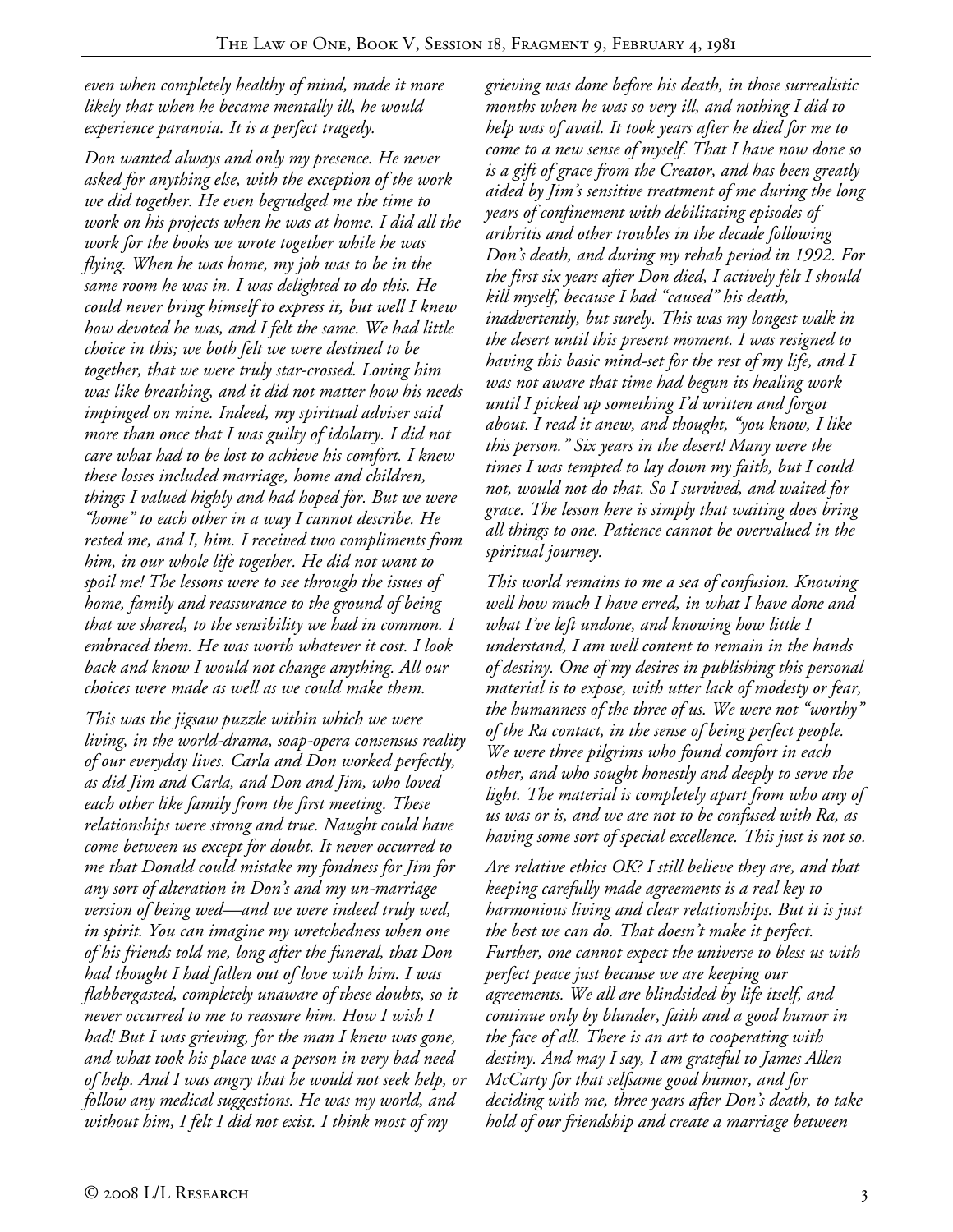*us. He was most ill-suited to such, as I said, and his gallant cheer and courtesy in accommodating himself to this role has been and continues to be remarkable to me. Truly, he has been a good companion through many waters.*

*One thing is sure: in true love, the star-crossed kind, there is incredible sweetness, but also immense pain. Don was a hard man to love. Not communicative in the usual sense, he never said what he wanted of me, but just waited for me to guess right. I did not mind, and still am glad of every bit of pain I went through trying to be what he needed me to be, which was essentially without sexuality or the usual reassurance of words, yet greatly intimate. In the density we came from, we were already one, Ra said. So there was an ultimate satisfaction in being with Don, having to do much more with eternity than any particular time or space. What Jim and I had and have is the devoted love of old friends and lovers, who have an earthly pilgrimage together. Our time together is child's play after Don, as far as my being able to handle whatever happens with us. Jim will communicate until we find every bit of misunderstanding, and so we have an easy time of it and when we do have catalyst together, it is quickly worked through. Jim's never had that ultimate romance, and occasionally misses it. But what we do have is so good to us that we have found a considerable happiness with each other, and the good work we have between us.*

*We see ourselves as still working for and with Don, keeping L/L's doors open and our hearts as well, and living the devotional life that we have learned about from the Confederation teachings. These teachings are at one with universal wisdom as well as my Christian heritage, and have to do simply with living in love. This is such a simple teaching that it escapes many people. But that focus upon Love is one's access to truth, and one's willingness to keep the heart open, which one may call faith, is the energy that brings to us all that was meant for us, both of lessons to learn and of service to offer.*

*And above all, we may acknowledge, for once and for all, that we are but dust, unless we are living in Love. This helps one to deal with sorrows that inevitably visit our lives. We are not supposed to be in control, or perfect, or any particular thing, but just those who continue to love, through whatever confusion there is. Sheer persistence in faith, regardless of the illusion, is the key to many blessings.*

## **Session 18, February 4, 1981**

**Questioner:** I was thinking last night that if I was in the place of Ra right now, the first distortion of the Law of One might cause me to mix some erroneous data with the true information that I was transmitting to this group. Do you do this?

**Ra:** I am Ra. We do not intentionally do this. However, there will be confusion. The errors which have occurred have occurred due to the occasional variation in the vibrational complex of this instrument due to its ingestion of a chemical substance. It is not our intent in this particular project to create erroneous information but to express in the confining ambiance of your language system the feeling of the infinite mystery of the one creation in its infinite and intelligent unity.

**Questioner:** Can you tell me what the chemical substance is that, when ingested, causes poor contact?

**Ra:** I am Ra. This is not a clear query. Could you please restate?

**Questioner:** You just stated that you had some problems with the instrument because of the ingestion of some chemical substance by the instrument. Can you tell me what the chemical substance was?

**Ra:** I am Ra. The substance of which we speak is called vibration sound complex, LSD. It does not give poor contact if it is used in conjunction with the contact. The difficulty of this particular substance is that there is, shall we say, a very dramatic drop-off of the effect of this substance. In each case this instrument began the session with the distortion towards extreme vital energy which this substance produces. However this entity was, during the session, at the point where this substance no longer was in sufficient strength to amplify the entity's abilities to express vital energy. Thus, first the phenomenon of, shall we say, a spotty contact and then, as the instrument relies again upon its own vibrational complexes of vital energy, the vital energy in this case being very low, it became necessary to abruptly cut off communication in order to preserve and nurture the instrument. This particular chemical substance is both helpful and unhelpful in these contacts for the causes given.

**Questioner:** Are there any foods that are helpful or harmful that the instrument might eat?